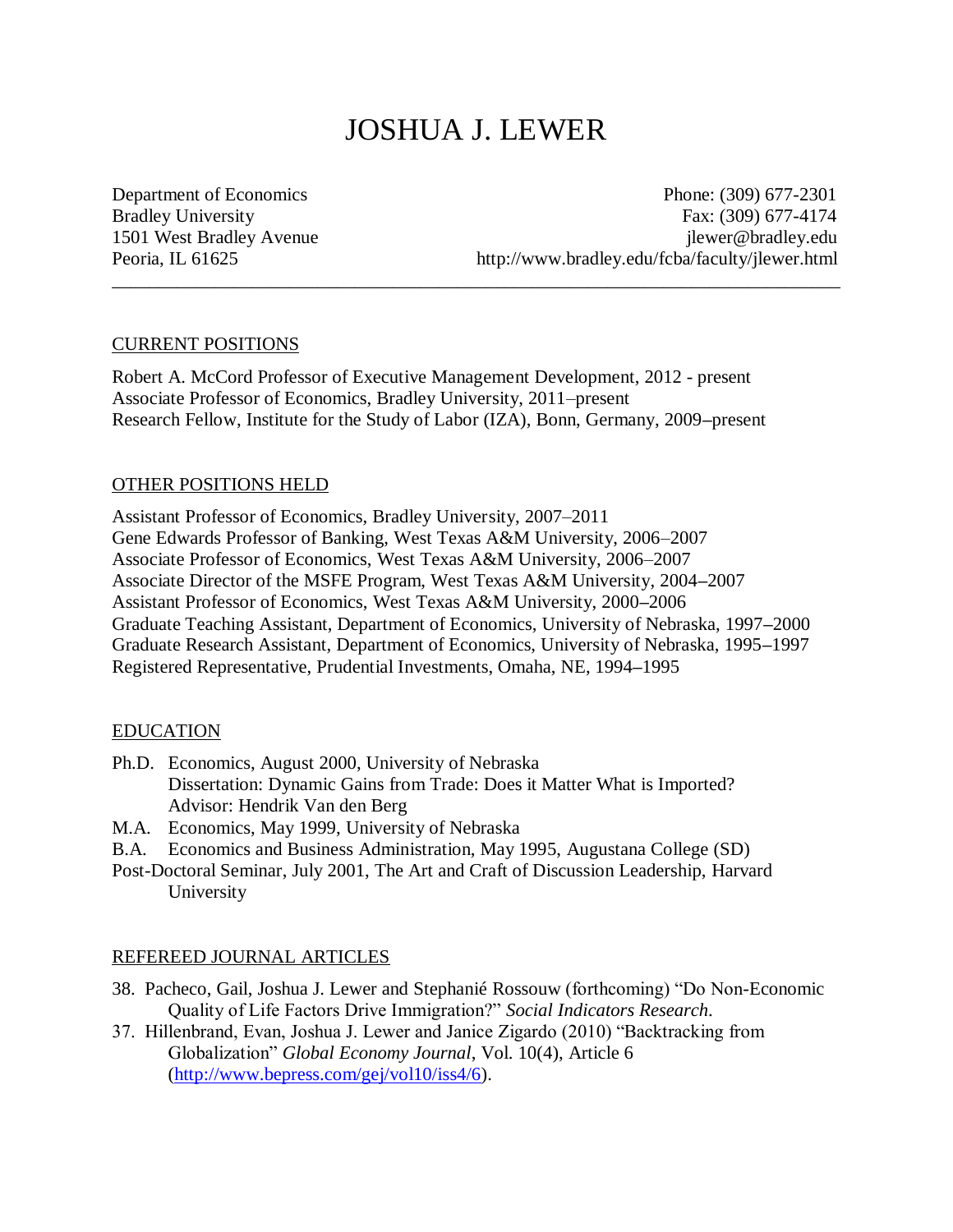- 36. Gretz, Richard T., Joshua J. Lewer and Robert C. Scott (2010) "R&D, Risk, and the Role of Targeted Government R&D Programs," *The Journal of Economics*, Vol. 36(1), pp. 79- 104.
- 35. Gerlich, R. Nicholas, Joshua J. Lewer and Doyle Lucas (2010) "Illegal Media File Sharing: The Impact of Cultural and Demographic Factors," *The Journal of Internet Commerce*, Vol. 9(2), pp. 104-126.
- 34. Hangartner, Michael K. and Joshua J. Lewer (2010) "Sustainable Development: Model and Test," *Southwestern Economic Review*, Vol. 37(1), pp. 1-15.
- 33. Lewer, Joshua J. (2009) "Oil Exports and Economic Growth: A Comparative Study," *The Journal of Economics*, Vol. 35(2), pp. 41-59.
- 32. Lewer, Joshua J. and Hendrik Van den Berg (2009) "Does Immigration Stimulate International Trade? Measuring the Potential Channels of Influence," *The International Trade Journal*, Vol. 23(2), pp. 187-230.
- 31. Lewer, Joshua J., R. Nicholas Gerlich and Richard T. Gretz (2009) "Maximizing and Satisficing Consumer Behavior: Model and Test," *Southwestern Economic Review*, Vol. 36(1), pp. 127-139.
- 30. Bodvarsson, Örn B., Van den Berg, Hendrik and Joshua J. Lewer (2008) "Measuring Immigration's Effect on Labor Demand: A Reexamination of the Mariel Boatlift," *Labour Economics*, Vol. 15(4), pp. 560-574.
- 29. Lewer, Joshua J. and Hendrik Van den Berg (2008) "A Gravity Model of Immigration," *Economics Letters*, Vol. 99(1), pp. 164-167.
- 28. Lewer, Joshua J., R. Nicholas Gerlich and Doyle Lucas (2008) "The Impact of Christian Education and Curriculum on Illegal Media File Sharing Attitudes and Behavior," *Christian Business Academy Review*, Vol. 3(1), pp. 70-79.
- 27. Lewer, Joshua J., R. Nicholas Gerlich and Nancy Turner (2008) "The Ethics and Economics of File Sharing," *Southwestern Economic Review*, Vol. 35(1), pp. 67-78.
- 26. Lewer, Joshua J. and R. Nicholas Gerlich (2007) "Determinants of Illegal File Sharing: Model and Test," *Journal of Academy of Business and Economics*, Vol. 7(3), pp. 137- 149.
- 25. Lewer, Joshua J. and Hendrik Van den Berg (2007) "Estimating the Institutional and Network Effects of Religious Cultures on International Trade," *Kyklos*, Vol. 60(2), pp. 255-277.
- 24. Lewer, Joshua J. and Hendrik Van den Berg (2007) "Religion and International Trade: Does the Sharing of Religious Beliefs Create Trade-Enhancing Networks?" *The American Journal of Economics and Sociology*, Vol. 66(4), pp. 765-794.
- 23. Lewer, Joshua J. and Mariana Sáenz (2007) "Growth Determinants for Colombia: Panel Data Evidence, 1964-2002," *Journal of Economics and Economic Education Research*, Vol. 8(1), pp. 105-112.
- 22. Lewer, Joshua J., R. Nicholas Gerlich and Terry Pearson (2006) "Market Segmentation for Online Courses in the College of Business," *Academy of Marketing Studies Journal*, Vol. 10(2), pp. 95-106
- 21. Lewer, Joshua J. (2006) "The Impact of Immigration on Bi-Lateral Trade: OECD Results from 1991-2000," *Southwestern Economic Review*, Vol. 33(1), pp. 9-22.
- 20. Lewer, Joshua J. and Mariana Sáenz (2005) "Derechos de Propiedad en Crecimiento Económico," *Comercio Exterior*, Vol. 55(11), pp. 948-953.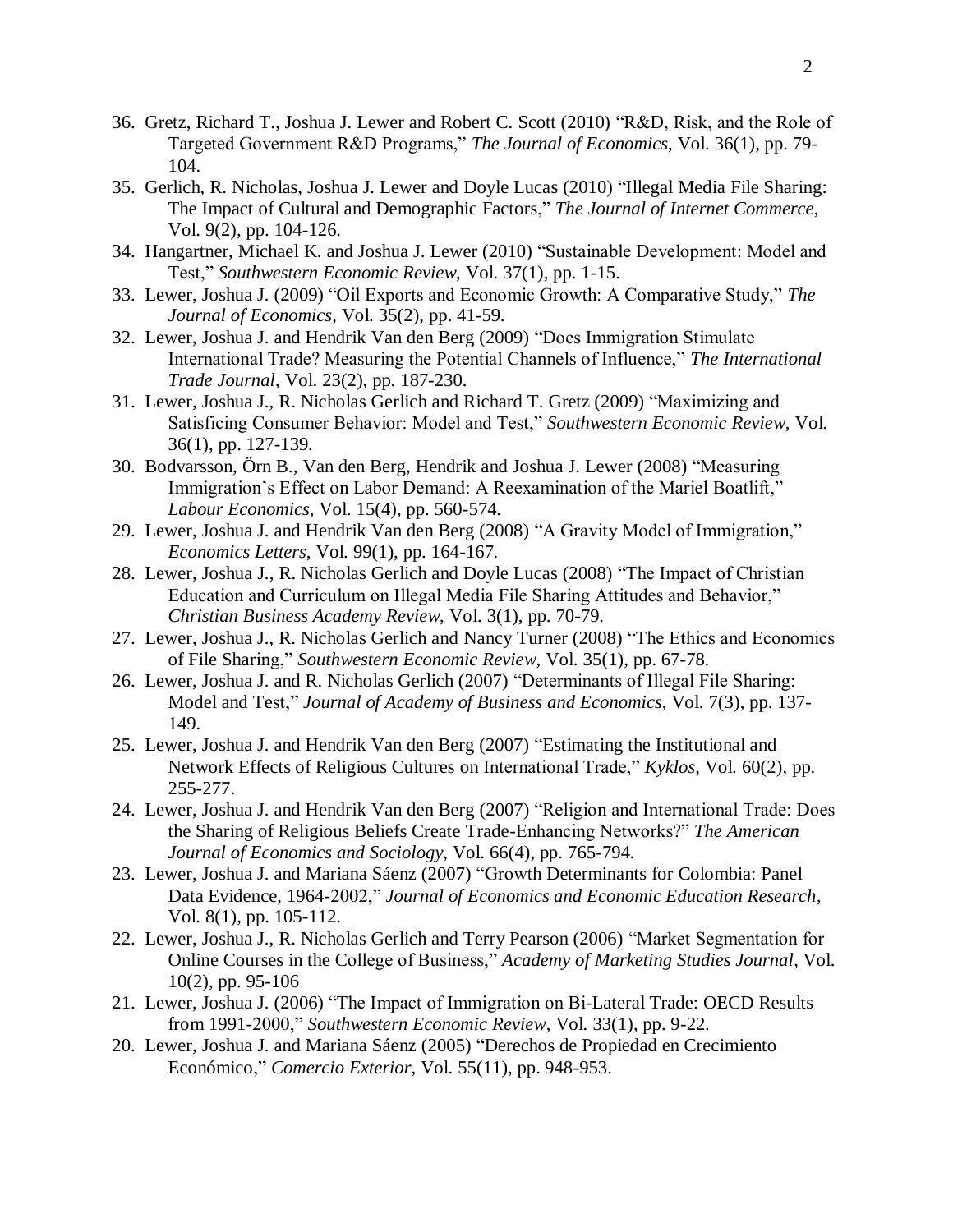- 19. Lewer, Joshua J. (2005) "The Impact of Dominant Religion on International Trade," *Journal of Economics and Economic Education Research*, Vol. 6(1), pp. 75-85.
- 18. Lewer, Joshua J. and Mariana Sáenz (2005) "Property Rights and Economic Growth: Panel Data Evidence," *Southwestern Economic Review*, Vol. 32(1), pp. 157-165.
- 17. Lewer, Joshua J. (2005) "Productivity Analysis in Latin America: Explaining the Lost Decade of the 1970's," *Southwestern Economic Review*, Vol. 32(1), pp. 75-83.
- 16. Lewer, Joshua J. (2005) "Entrepreneurial Activity and Technological Progress: A Mathematical Model," *Academy of Entrepreneurship Journal*, Vol. 10(2), pp. 27-34.
- 15. R. Nicholas Gerlich, Terry Peason and Joshua J. Lewer (2005) "Predicting Student Demand for Online Courses in the College of Business," *Journal of Internet Commerce*, Vol. 4(4), pp. 59-66.
- 14. Lewer, Joshua J. and Mariana Sáenz (2004) "Efectos de la Liberalización Financiera Sobre el Comercio Exterior: Modelo Gravitacional de Latinoamérica, 1995-99," *Estudios Económicos de Desarrollo Internacional*, Vol. 4(2), pp. 27-44.
- 13. Lewer, Joshua J. (2004) "Natural Gas Prices and U.S. Economic Growth: Time-Series Evidence," *Oil, Gas and Energy Quarterly*, Vol. 52(3), pp. 499-506.
- 12. Lewer, Joshua J. and Neil Terry (2003) "Capital Account and Foreign Direct Investment Policies in the Late Nineties: What Effect on Trade?" *ASEAN Economic Bulletin*, Vol. 20(3), pp. 256-271.
- 11. Lewer, Joshua J. and Hendrik Van den Berg (2003) "How Large is International Trade's Effect on Economic Growth?" *Journal of Economic Surveys*, Vol. 17(3), pp. 363-396.
- 10. Terry, Neil and Joshua J. Lewer (2003) "Campus, Online, or Hybrid: An Assessment of Instruction Modes for Economics," *Journal of Economics and Economic Education Research*, Vol. 4(1), pp. 23-34.
- 9. Lewer, Joshua J. (2003) "The Cycle of Poverty: New Insights to an Old Problem," *Southwestern Economic Review*, Vol. 30(1), pp. 51-58.
- 8. Lewer, Joshua J. and Neil Terry (2003) "The Trade-Creating Effects of Capital Mobility: Recent Evidence from Latin America," *Southwestern Economic Review*, Vol. 30(1), pp. 79-89.
- 7. Lewer, Joshua J. and Neil Terry (2003) "The Trade Effects of Financial Flow Liberalization: A Focus on Africa," *Journal of International Business Research*, Vol. 2(1), pp. 1-12.
- 6. Lewer, Joshua J. and Hendrik Van den Berg (2003) "Does Trade Composition Matter for Medium-Run Growth? Time-Series Evidence for 28 Countries," *Journal of International Trade and Economic Development*, Vol. 12(1), pp. 39-96.
- 5. Lewer, Joshua J. and Neil Terry (2003) "The Trade-Creating Effects of Capital Flow Liberalization," *International Advances in Economic Research*, Vol. 9(1), pp. 85.
- 4. Lewer, Joshua J. (2002) "International Trade Composition and Medium-Run Growth: Evidence of a Causal Relationship," *The International Trade Journal*, Vol. 16(3), pp. 295-317.
- 3. Lewer, Joshua J. (2002) "Reform and the U.S. Sugar Program: A Case Study of Nebraska," *Southwestern Journal of Economics*, Vol. 5(1), pp. 1-15.
- 2. Van den Berg, Hendrik and Joshua J. Lewer (2001) "Do Capital-Importing Countries Really Grow Faster?" *Global Economy Quarterly*, Vol. 2(1), pp. 19-38.
- 1. Lewer, Joshua J. (2001) "Oil Prices and U.S. Economic Growth: Empirical Evidence of Causality," *Oil, Gas, and Energy Quarterly*, Vol. 50(1), pp. 147-154.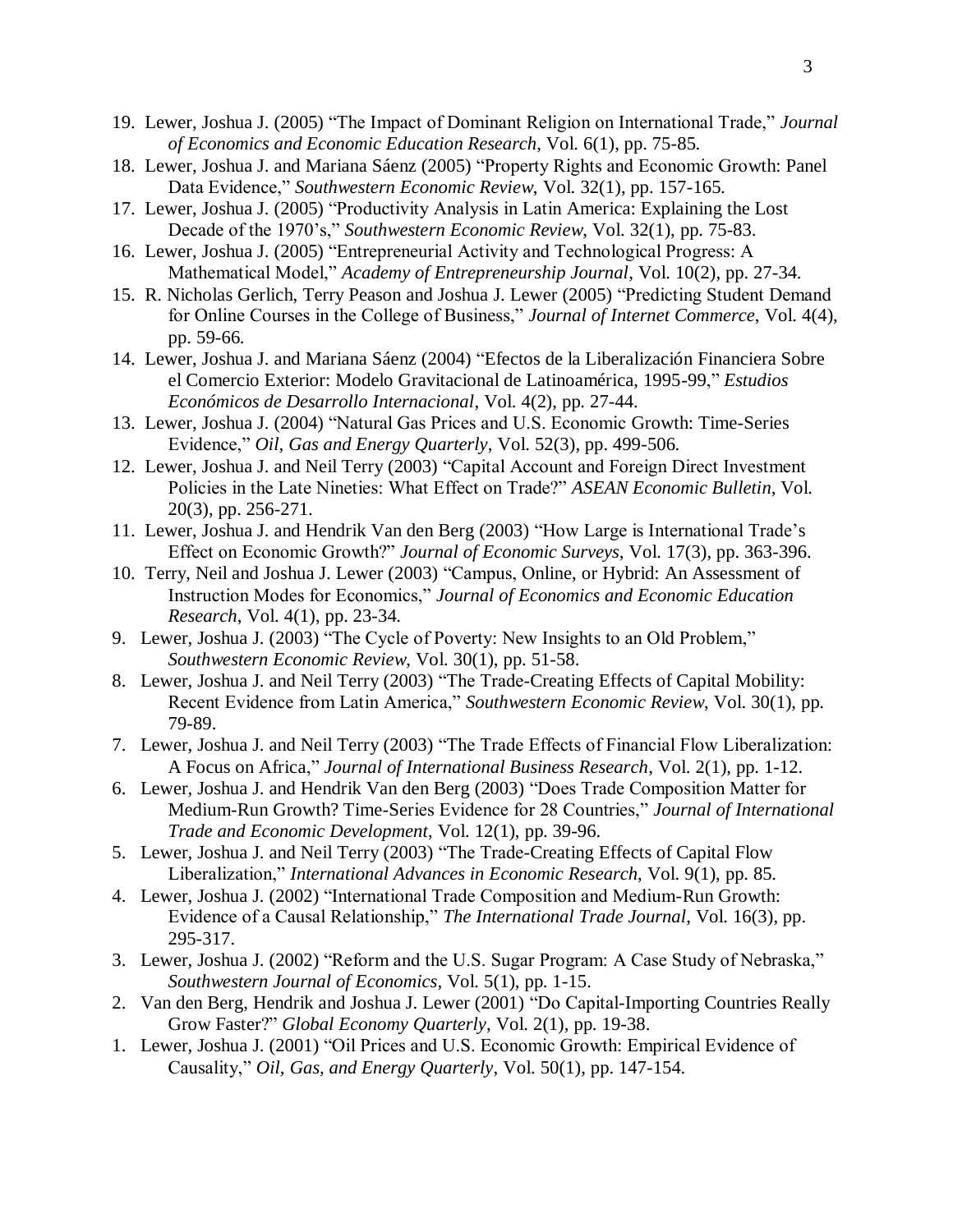## BOOKS

- 4. Lewer, Joshua J. (2012) *Principles of Macroeconomics*, San Diego, CA: Cognella Academic Press. (ISBN 978-1-60927-091-9).
- 3. Scott, Robert C. and Joshua J. Lewer (2011) *Economic Environment of Business*, Second edition. Peoria, IL: FCBA Executive Development Center. Book written for Caterpillar, Inc.'s Powering Up program.
- 2. Van den Berg, Hendrik and Joshua J. Lewer (2007) *International Trade and Economic Growth*, Armonk, NY: M.E. Sharpe. (ISBN 978-0-7656-1802-3).
- 1. Van den Berg and Joshua J. Lewer (2007) *Instructor's Manual to International Trade and Economic Growth*, Armonk, NY: M.E. Sharpe. (ISBN 978-0-7656-1802-3X).

## CHAPTERS IN BOOKS

- 3. Lewer, Joshua J. (2008) "Macroeconomic Analysis," in Robert C. Scott (Ed.), *Economic Environment of Business*, Peoria, IL: FCBA Executive Development Center, pp. 49-65.
- 2. Lewer, Joshua J. (2008) "Economic Growth and the Global Environment," in Robert C. Scott (Ed.), *Economic Environment of Business*, Peoria, IL: FCBA Executive Development Center, pp. 66-80.
- 1. Lewer, Joshua J. and Hendrik Van den Berg (2004) "How Large is International Trade's Effect on Economic Growth?" (with Hendrik Van den Berg), in Les Oxley (Ed.), *Surveys in Economic Growth: Theory and Empirics*, Blackwell Publishers: New York, 2004, pp. 137-170.

## PUBLISHED WORKING PAPERS

- 5. Lewer, Joshua J., Gail Pacheco and Stephanié Rossouw (2009) "Do Non-Economic Quality of Life Factors Drive Immigration?" *IZA Discussion Paper No. 4385*, August 2009. Downloadable at [\(http://ftp.iza.org/dp4385.pdf\)](http://ftp.iza.org/dp4385.pdf).
- 4. Lewer, Joshua J. and Hendrik Van den Berg (2008) "A Gravity Model of Immigration," *Management Department Faculty Publications, University of Nebraska-Lincoln Working Paper 22*, April, 2008.

Downloadable at [\(http://digitalcommons.unl.edu/managementfacpub/22/\)](http://digitalcommons.unl.edu/managementfacpub/22/).

- 3. Bodvarsson, Örn B., Hendrik Van den Berg and Joshua J. Lewer (2007) "Measuring Immigration's Effects on Labor Demand: A Reexamination of the Mariel Boatlift," *SSRN Working Paper 1001215*, July 2007. Downloadable at [\(http://ssrn.com/abstract=1001215\)](http://ssrn.com/abstract=1001215).
- 2. Bodvarsson, Örn B., Hendrik Van den Berg and Joshua J. Lewer (2007) "Measuring Immigration's Effects on Labor Demand: A Reexamination of the Mariel Boatlift," *IZA Discussion Paper No. 2919*, July 2007. Downloadable at [\(http://ftp.iza.org/dp2919.pdf\)](http://ftp.iza.org/dp2919.pdf).
- 1. Terry, Neil, Joshua J. Lewer and Anne Macy (2003) "The Efficacy of Alternative Instruction Modes in Economics," *Economic Research Network Educator*, February 10, 2003. Downloadable at [\(http://ssrn.com/abstract=392561\)](http://ssrn.com/abstract=392561).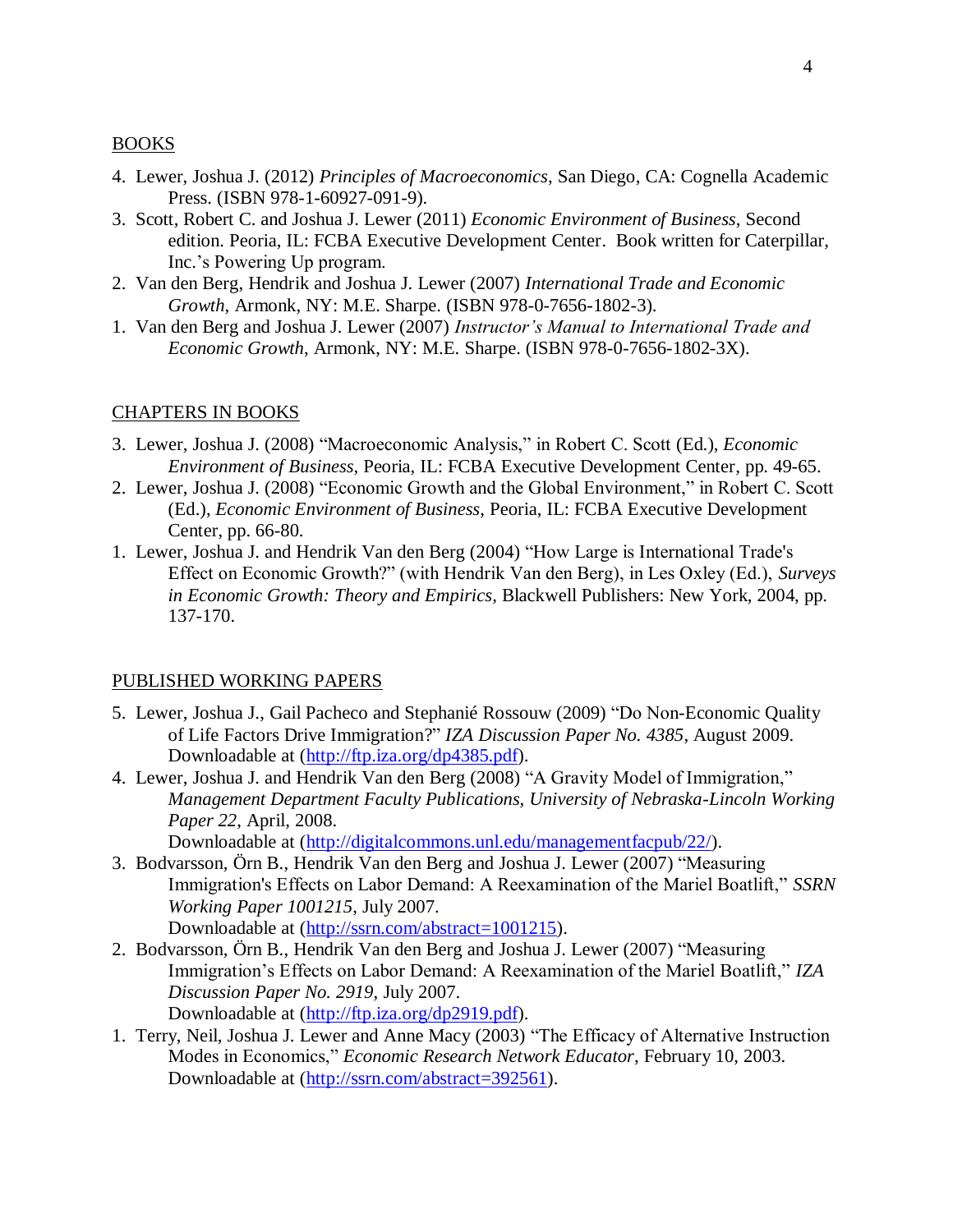#### REFEREED PROCEEDINGS AND ASSOCIATED PRESENTATIONS

- 27. Lewer, Joshua J. (2011) "Openness and Human Welfare: Some Empirical Evidence" *Southwestern Society of Economists Conference Paper Abstracts 2011*, pp. 15-16. Presentation: Southwestern Society of Economists, Houston, TX, March.
- 26. Lewer, Joshua J. (2010) "How Robust is the Openness-Growth Relationship?" *Southwestern Society of Economists Conference Paper Abstracts 2010*, pp. 24-25. Presentation: Southwestern Society of Economists, Dallas, TX, March.
- 25. Highfill, Jannett, Raymond Wojcikewych, and Joshua Lewer (2008) "What Students of the Global Economy Should Know About Chinese Capital Flows: More Questions than Answers," *International Trade and Finance Association Conference Papers*, [\(http://services.bepress.com/itfa/\)](http://services.bepress.com/itfa/). Presentation: International Trade and Finance Association, Lisbon Portugal, May.
- 24. Lewer, Joshua J. and R. Nicholas Gerlich (2007) "While the Band Played On: Age and Gender as Predictors of Illegal File Sharing," *The Academy of Business Disciplines Proceedings 2007*, pp. 9. Presentation: Academy of Business Disciplines, Fort Meyers Beach, FL, November.
- 23. Lewer, Joshua J., R. Nicholas Gerlich and Doyle Lucas (2007) "Determinants of Illegal File Sharing: Model and Test," *IABE Proceedings CD*, pp. 1-15. Presentation: International Academy of Business and Economics, Las Vegas, NV, October.
- 22. Bodvarsson, Örn B., Hendrik Van den Berg and Joshua J. Lewer (2007) "Measuring Immigration's Effects on Labor Demand: A Reexamination of the Mariel Boatlift," *EALE Conference Abstracts*, pp. 133. Presentation: European Association of Labor Economists (EALE), Oslo, Norway, September.
- 21. Bodvarsson, Örn B., Hendrik Van den Berg and Joshua J. Lewer (2007) "Measuring Immigration's Effects on Labor Demand: A Reexamination of the Mariel Boatlift," *Online Conference Proceedings* [\(http://web.econ.uic.edu/espe2007/paper/A21.pdf\)](http://web.econ.uic.edu/espe2007/paper/A21.pdf). Presentation: European Society of Population Economics (ESPE), Chicago, IL, June.
- 20. Lewer, Joshua J. (2007) "Petroleum Exports and Economic Growth: Time-Series Evidence for Three Middle Eastern Tigers," *Southwest Review of International Business Research*, Vol. 18(1). Presentation: Federation of Business Disciplines: Academy of International Business, San Diego, CA, March.
- 19. Nisolle, Joëlle and Joshua J. Lewer (2007) "Labor Strikes in France: Economic Fatalism or Cultural Atavism?" *Southwest Review of International Business Research*, Vol. 18(1). Presentation: Federation of Business Disciplines: Academy of International Business, San Diego, CA, March.
- 18. Lewer, Joshua J. and R. Nicholas Gerlich (2007) "An Examination of Student Attitudes Toward Illegal File Sharing," *Proceedings of the American Society of Business and Behavior Sciences*. Presentation: American Society of Business and Behavior Sciences, Las Vegas, NV, February.
- 17. Lewer, Joshua J., R. Nicholas Gerlich, and Terry Pearson (2006) "On the Segmentation of Online Courses in the College of Business," *Proceedings of the Academy of Marketing Studies*, Vol. 8(2), pp. 94-96. Presentation: Allied Academies International Internet Conference: Academy of Marketing Studies, July.
- 16. Bodvarsson, Örn B., Hendrik Van den Berg and Joshua Lewer (2006) "Are Estimates of Immigration's Effects on Native Workers Biased? A Reexamination of the Mariel Boatlift," *Proceedings from the Society of Labor Economists 11th Annual Meeting*, Vol.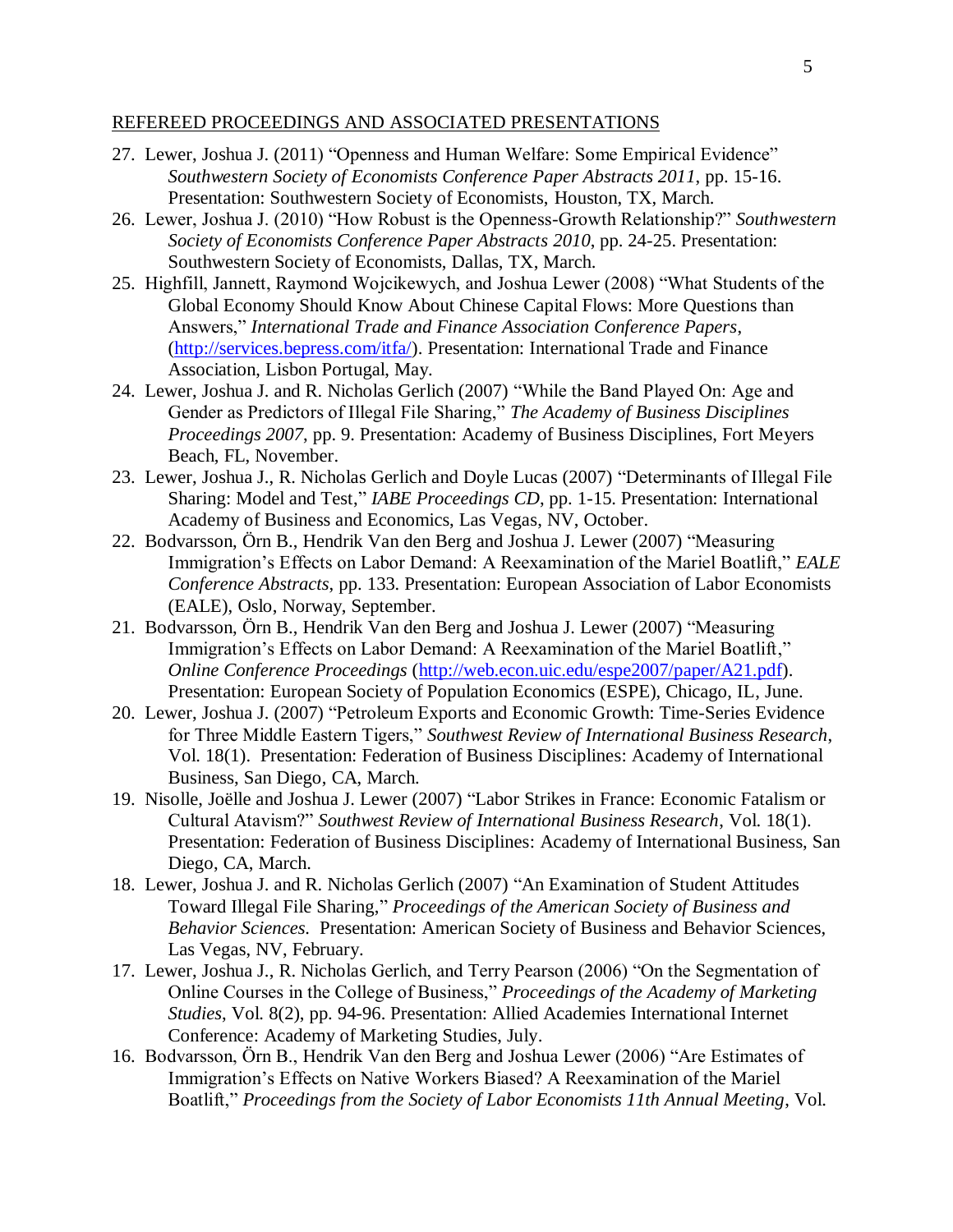11(1), pp. 1-40. [\(http://client.norc.org/jole/SOLEweb/2006BigProgram.html\)](http://client.norc.org/jole/SOLEweb/2006BigProgram.html). Presentation: Society of Labor Economists (SOLE) 2006 Conference, Boston, MA, May.

- 15. Lewer, Joshua J. and Mariana Sáenz (2006) "Growth Determinants for Colombia: National and Regional Panel Data Evidence, 1964-2002," *Proceedings of the England/Clark Centennial Economics Conference*, Vol. 1(1), pp. 1. Presentation: England/Clark Centennial Economics Conference, Lincoln, NE, March. [\(http://cba.unl.edu/academics/economics/clarkconference/index.aspx\)](http://cba.unl.edu/academics/economics/clarkconference/index.aspx).
- 14. Lewer, Joshua J. (2006) "How Does Immigration Affect Local Demand? Evidence from the Texas Panhandle," *Southwestern Review of International Business Research*, Vol. 17(1), pp. 181-184. Presentation: Federation of Business Disciplines: Academy of International Business, Oklahoma City, OK, March.
- 13. Lewer, Joshua J. and Mariana Sáenz (2005) "Property Rights in Colombia, 1964-2002: What Can History Tell US?" *Proceedings of the Academy for Economics and Economic Education*, Vol. 8(2), pp. 21-23. Presentation: Allied Academies International Conference: Academy for Economics and Economic Education, Las Vegas, NV, October.
- 12. Lewer, Joshua J. and Martha Ripoll-Lujan (2005) "Capital Account and Foreign Direct Investment Policies in Peru: What Effect on Trade?" *Southwest Review of International Business Research*, Vol. 16(1), pp. 1-5. Presentation: Federation of Business Disciplines: Academy of International Business, Dallas, TX, March.
- 11. Gerlich, R. Nicholas, Terry Pearson and Joshua J. Lewer (2004) "Undergraduate Online Course Strategy Development for the College of Business," *2004 International Business & Economic Research Conference Proceedings*, CD pp. 1-15. Presentation: International Business & Economic Research Conference, Las Vegas, NV, October.
- 10. Lewer, Joshua J. (2004) "Entrepreneurship, Creative Destruction, and Technological Progress," *Proceedings of the Academy for Entrepreneurship*, Vol. 6(2), pp. 52-53. Presentation: Allied Academies International Internet Conference: Academy for Entrepreneurship, July.
- 9. Lewer, Joshua J. (2004) "Estimating Productivity in Latin America: 1970-1980," *Proceedings of the Academy for Economics and Economic Education*, Vol. 6(2), pp. 71- 72. Presentation: Allied Academies International Internet Conference: Academy for Economics and Economic Education, July.
- 8. Lewer, Joshua J. (2004) "On the Effect of Dominant Religion on Trade," *Proceedings of the Academy for Economics and Economic Education*, Vol. 6(2), pp. 73-75. Presentation: Allied Academies International Internet Conference: Academy for Economics and Economic Education, July.
- 7. Lewer, Joshua J. and Neil Terry (2003) "Does Financial Freedom Harm or Promote Trade in the Americas?" *Free Trade in the Americas 2003 Conference Proceedings*, Vol. 8(1), pp. 184-204. Presentation: Free Trade in the America's 8th Annual Conference, Center for the Study of Western Hemispheric Trade, Laredo, TX, April.
- 6. Lewer, Joshua J. and Neil Terry (2003) "The Impact of Capital Flow Liberalization on Trade in the European Emerging Markets," *Southwest Review of International Business Research*, Vol. 14(1), pp. 55-60. Presentation: Federation of Business Disciplines: Academy of International Business, Houston, TX, March.
- 5. Lewer, Joshua J. and Neil Terry (2002) "Assessing the Hybrid Mode of Instruction," *Proceedings of the Academy for Economics and Economic Education*, Vol. 5(2), pp. 17-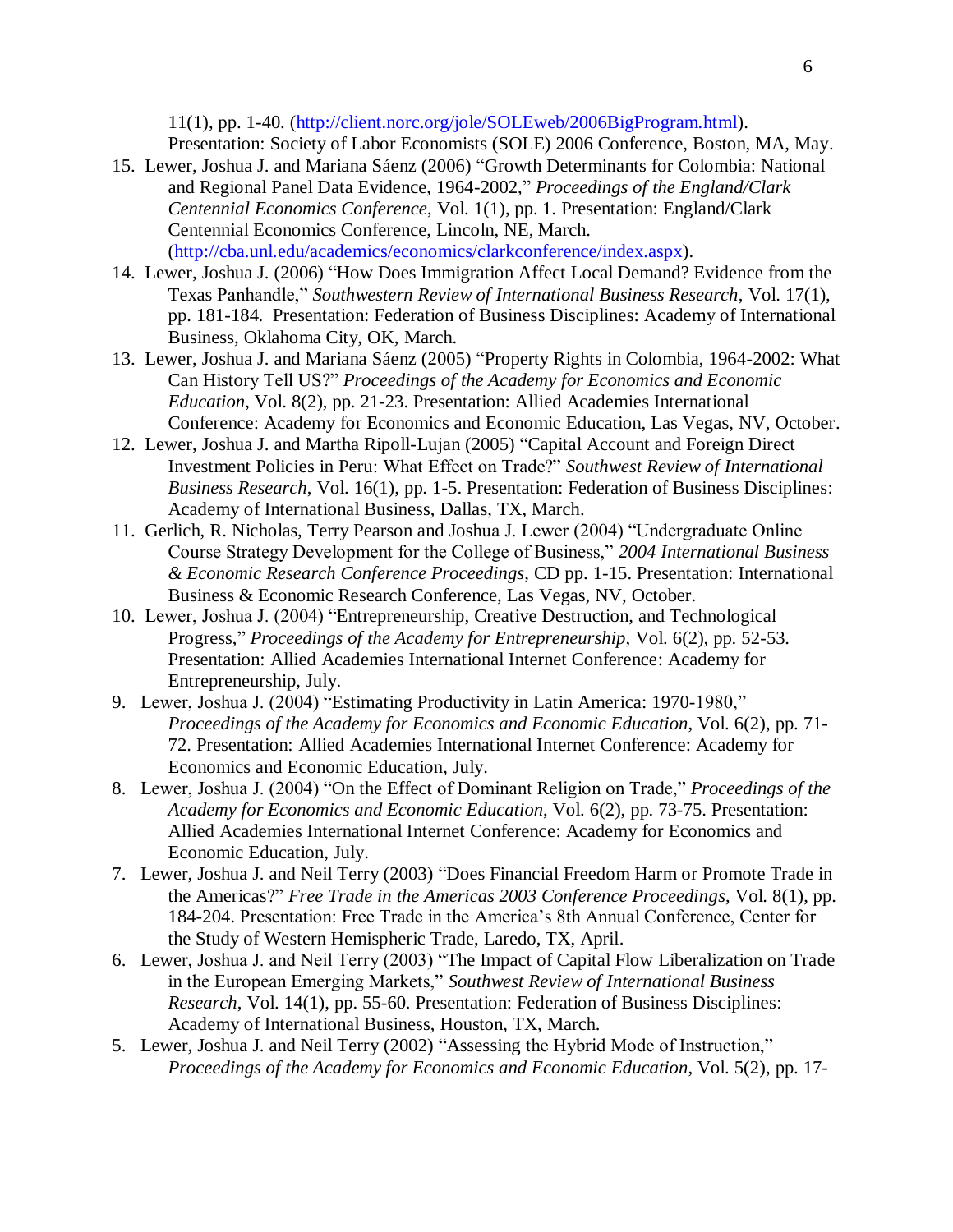19. Presentation: Allied Academies International Conference: Academy for Economics and Economic Education, Las Vegas, NV, October.

- 4. Lewer, Joshua J. and Neil Terry (2002) "The Determinants of Bilateral Trade in Africa," *Proceedings of the Academy for Studies in International Business*, Vol. 2(2), pp. 27. Presentation: Allied Academies International Conference: Academy for Studies in International Business, Las Vegas, NV, October.
- 3. Lewer, Joshua J. (2002) "How Important is International Trade Composition? Empirical Evidence from South Korea," *Southwestern Review of International Business Research*, Vol. 13(1), pp. 309. Presentation: Federation of Business Disciplines: Academy of International Business, St. Louis, MO, March.
- 2. Lewer, Joshua J. and Neil Terry (2002) "The Trade-Creating Effects of Capital Flow Liberalization in ASEAN Countries," *Proceedings of the Academy for Studies in International Business*, Vol. 2(1), pp. 45-49. Presentation: Allied Academies International Conference: Academy for Studies in International Business, Las Vegas, NV, October.
- 1. Lewer, Joshua J. (2001) "International Trade Composition and Medium-Run Growth: An Analysis using Granger Causality and Vector Autoregression Models," *Western Social Science Association Abstracts 2001*, Vol. 3(1), pp. 116. Presentation: Western Social Science Association: Economics, Reno, NV, April.

## PRESENTATIONS (OTHER THAN THOSE IN PROCEEDINGS ABOVE)

- 30. Lewer, Joshua J. (2011) "Debt Contagion and Austerity Economics" Missouri Valley Economics Association, Kansas City, MO, October.
- 29. Bonham, Steven and Joshua J. Lewer (2010) "U.S. Debt and the Impact of Austerity Programs" Missouri Valley Economics Association, St. Louis, MO, October.
- 28. Lewer, Joshua J. (2010) "Reexamining the Trade-Growth Relationship" Missouri Valley Economics Association, St. Louis, MO, October.
- 27. Lewer, Joshua J. (2010) "How Robust is the Openness-Growth Relationship? Some Empirical Evidence," International Trade and Finance Association International Conference, Las Vegas, NV, May.
- 26. Lewer, Joshua J., Gail Pacheco and Stephanié Rossouw (2009) "Do Non-Economic Quality of Life Factors Drive Immigration?" Missouri Valley Economics Association, Kansas City, MO, October.
- 25. Hangartner, Michael K. and Joshua J. Lewer (2009) "Sustainable Development: Model and Test," Southwestern Society of Economists, Oklahoma City, OK, February.
- 24. Gretz, Richard T., Joshua J. Lewer and Robert C. Scott (2008) "R&D, Risk and Subsidies," Missouri Valley Economics Association, St. Louis, MO, October.
- 23. Franquemont, Martha and Joshua J. Lewer (2008) "Microfinance: Changing the Face of Sustainable Development," Missouri Valley Economics Association, St. Louis, MO, October.
- 22. Hangartner, Michael K. and Joshua J. Lewer (2008) "Sustainable Development: Model and Test," Missouri Valley Economics Association, St. Louis, MO, October.
- 21. Gretz, Richard T., Joshua J. Lewer and Robert C. Scott (2008) "R&D, Risk and Subsidies," Western Economic International Association, Waikiki, HI, June.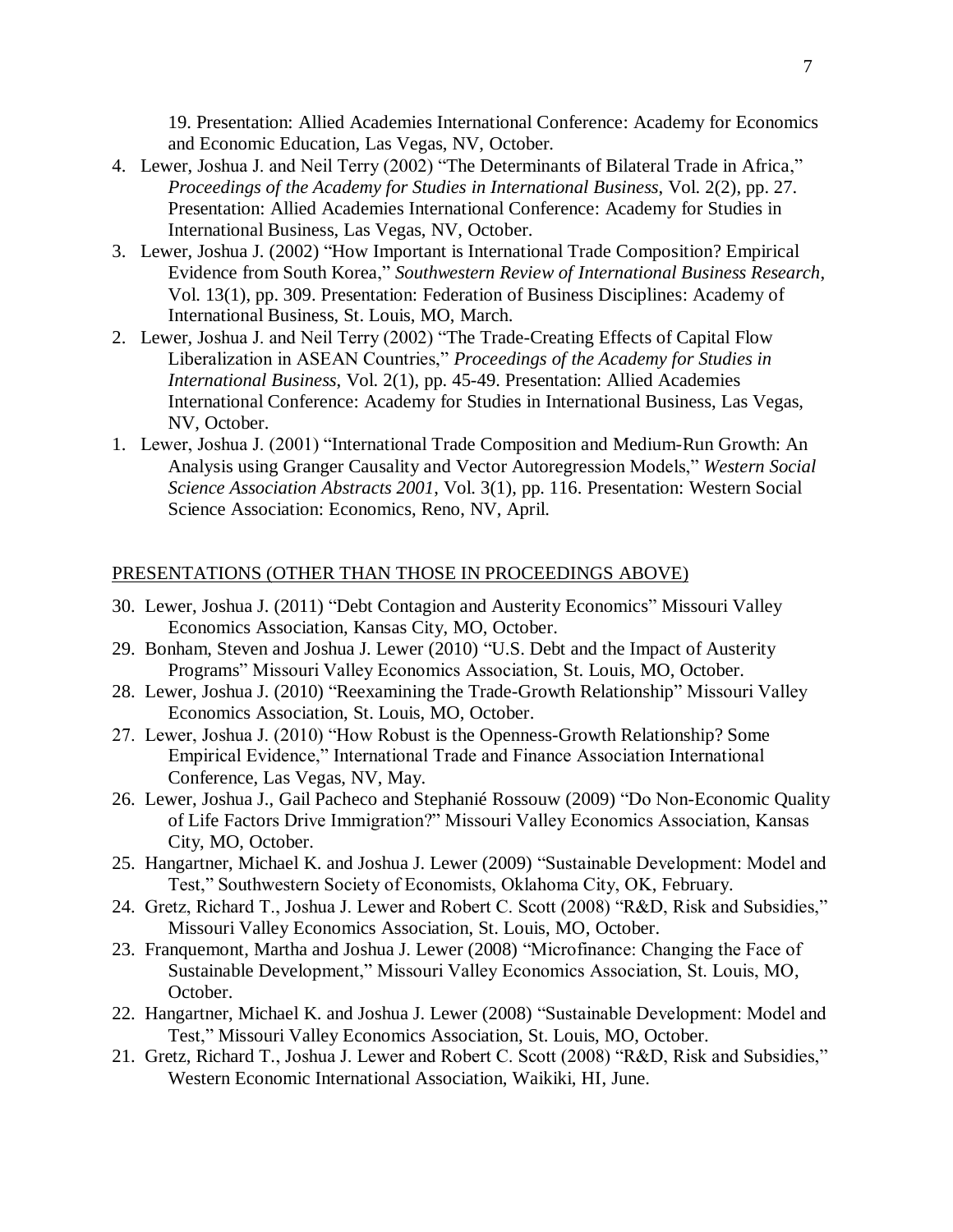- 20. Lewer, Joshua J., R. Nicholas Gerlich and Richard T. Gretz (2008) "Maximizing and Satisficing Behavior: Examining Online Consumption Patterns of Students," Southwestern Society of Economists, Houston, TX, March.
- 19. Lewer, Joshua J., R. Nicholas Gerlich and Doyle Lucas (2008) "The Effects of Religious Adherence and Intensity on Illegal Media File Sharing," Allied Social Science Association: Association of Christian Economists (ACE), New Orleans, LA, January.
- 18. Lewer, Joshua J. and Richard T. Gretz (2007) "Immigration Gravitas: Explaining European Immigration Patterns with the Gravity Model," Missouri Valley Economics Association, Kansas City, MO, October.
- 17. Lewer, Joshua J. (2007) "Signs of Wonder: Explaining the Middle Eastern Tigers Growth Experience," Missouri Valley Economics Association, Kansas City, MO, October.
- 16. Gretz, Richard T., Joshua J. Lewer and Robert C. Scott (2007) "R&D, Risk, and Subsidies," International Atlantic Economic Association, Savannah, GA, October.
- 15. Lewer, Joshua J. and R. Nicholas Gerlich (2007) "The Ethics and Economics of File Sharing," Southwestern Society of Economists, San Diego, CA, March.
- 14. Lewer, Joshua J. and Mariana Sáenz (2007) "Growth Determinants for Colombia: National and Regional Panel Data Evidence, 1964-2002," Allied Social Science Association: North American Economics and Finance Association (NAEFA), Chicago, IL, January.
- 13. Lewer, Joshua J. and Jeff Chiang (2006) "The Globalization Game: Examining the Three Areas of Globalization," Southwestern Society of Economists, Oklahoma City, OK, March.
- 12. Lewer, Joshua J. (2006) "The Impact of Immigration on Bilateral Trade: OECD Results form 1991-2000," Southwestern Society of Economists, Oklahoma City, OK, March.
- 11. Lewer, Joshua J. and Hendrik Van den Berg (2005) "The Relationship between Immigration and International Trade," Western Economic Association International, San Francisco, CA, July.
- 10. Lewer, Joshua J. and Mariana Sáenz (2005) "A Global Test of Hernando De Soto's Hypothesis," Southwestern Society of Economists, Dallas, TX, March.
- 9. Lewer, Joshua J. (2005) "Productivity Analysis in Latin America: Explaining the Lost Decade of the 1970's," Southwestern Society of Economists, Dallas, TX, March.
- 8. Lewer, Joshua J. and Neil Terry (2005) "Does Financial Freedom Harm or Promote Trade in the Americas?" Allied Social Science Association: North American Economics and Finance Association (NAEFA), Philadelphia, PA, January.
- 7. Lewer, Joshua J. and Hendrik Van den Berg (2005) "Religion and Globalization: Do Religious Countries Trade More?" Allied Social Science Association: Association of Christian Economists (ACE), Philadelphia, PA, January.
- 6. Lewer, Joshua J. and Hendrik Van den Berg (2004) "The International Movement of People and Goods: An Examination of How Immigration Affects International Trade," Western Economic Association International, Vancouver, Canada, July.
- 5. Lewer, Joshua J. and Neil Terry (2003) "The Trade-Creating Effects of Capital Mobility: Recent Evidence from Latin America," Southwestern Society of Economists, Houston, TX, March.
- 4. Lewer, Joshua J. and Hendrik Van den Berg (2003) "The Channels Through Which Immigration Affects Trade," Allied Social Science Association: International Trade and Finance Association (ITFA), Washington D.C., January.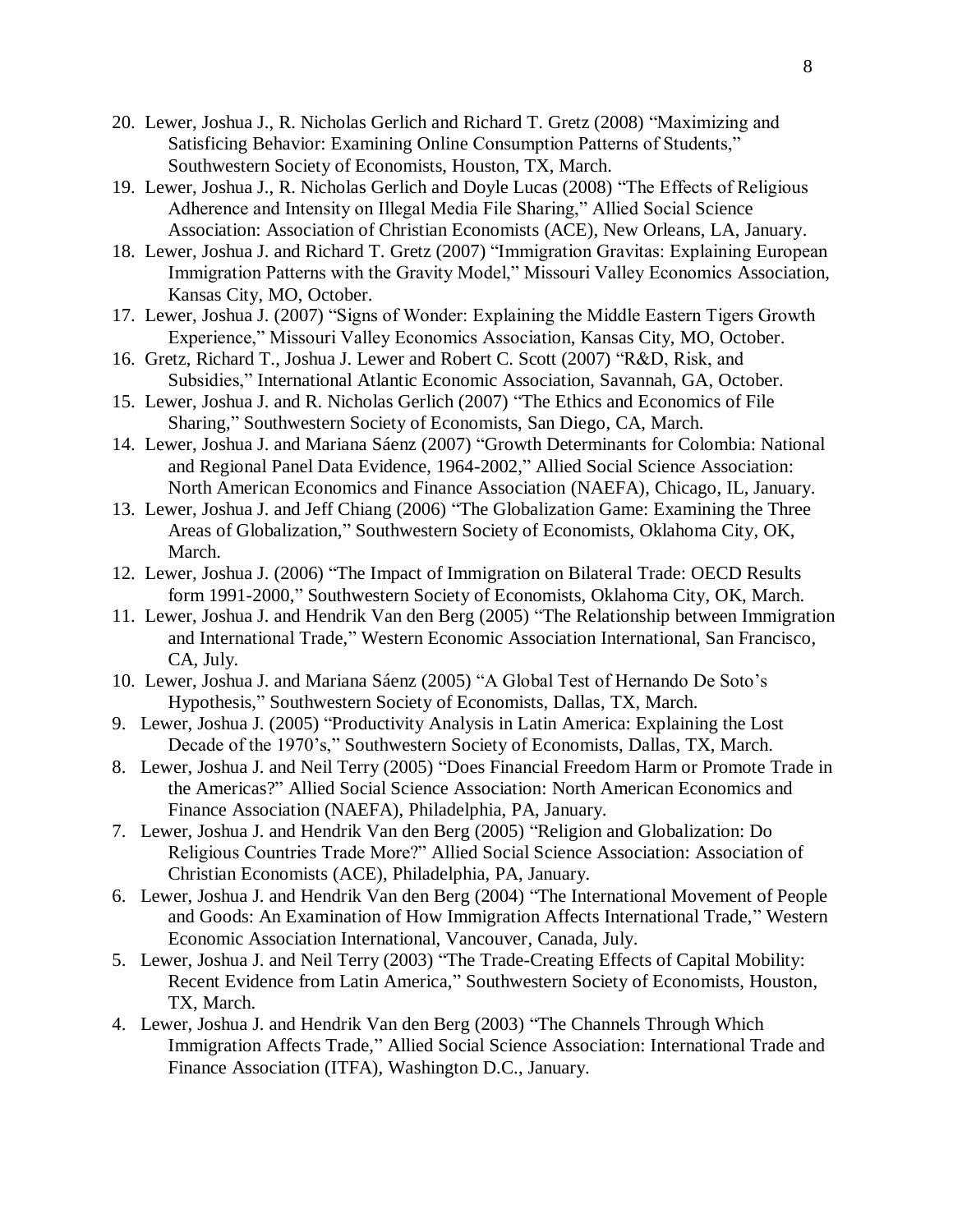- 3. Lewer, Joshua J (2002) "The Cycle of Poverty: Teenage Pregnancy Rate, Economic Growth, and Public Policy Issues," Southwestern Society of Economists, St. Louis, MO, March.
- 2. Lewer, Joshua J. (2001) "Who Benefits from the U.S. Sugar Program? A Case Study of Nebraska," Southwestern Social Science Association: Economics, Fort Worth, TX, March.
- 1. Lewer, Joshua J. and Hendrik Van den Berg (2000) "Dynamic Gains from Trade: Does it Matter What is Imported?" Allied Social Science Association: North American Economics and Finance Association (NAEFA), Boston, MA, Boston FED, January.

# OTHER PRESENTATIONS AND SPEECHES

- 61. WEEK News, Comment on Current U.S. Labor Market Situation, June 1, 2012.
- 60. National Public Radio, Comment on the U.S. Colombia Free Trade Agreement, May 15, 2012.
- 59. Caterpillar, Drivetrain Systems Business Unit, "External Economic Influences on Caterpillar Performance," Mossville, IL, March 23, 2012.
- 58. Pekin Community Bank's Evening for Business Leaders, "The Economy in Uncertain Times," Pekin Country Club, October 3, 2011
- 57. CBER, "The Economy in Uncertain Times," September 20, 2011.
- 56. Executive Development Center at Bradley University, "Debt and the Economics of Austerity," Student Center Ballroom, September 7, 2011.
- 55. CEO Roundtable, "Life after QE2," SBSI Semonis, Thursday, June 16, 2011.
- 54. The Heartland Partnership, "Life after QE2," The Heartland Partnership, Tuesday, April 19, 2011.
- 53. Economics Club at Bradley University, "Tax Policy and the Recovery," Foster College of Business Administration, Wednesday, November 16, 2010.
- 52. Central Illinois Estate Planning Council, "Tax Policy and the Recovery," Hotel Pere Marquette, Wednesday, November 17, October 19, 2010.
- 51. MBA Association, "Tax Policy and the Recovery," Foster College of Business Administration, Thursday, October 19, 2010.
- 50. CBER, "Tax Policy and the Recovery," October 14, 2010.
- 49. Executive Development Center at Bradley University, "The Road Ahead: An Update on the Economy" Baker Hall 52, September 28, 2010.
- 48. Patterson School of Diplomacy and International Commerce, University of Kentucky, "Deglobalization," (with Evan Hillenbrand and Janice Zagardo), September 15, 2010.
- 47. Society of Financial Services Professionals, Central Illinois Chapter Mini-Institute, "National and Global Economic Recovery," Par-A-Dice Riverboat Casino Hotel, April 23, 2010.
- 46. Bradley University Investment Organization's 'Financial Awareness Week,' "Economic Recovery," Baker 51, April 5, 2010.
- 45. Illinois Economic Education Workshop for Clergy, (Bradley's Center for Economic Education) "The Road Ahead: An Update on the Economy," Weaver Ridge Golf Course, March 11, 2010.
- 44. MBA Association, "The Road Ahead: An Update on the Economy," Foster College of Business Administration, Baker 51, Thursday, December 3, 2010.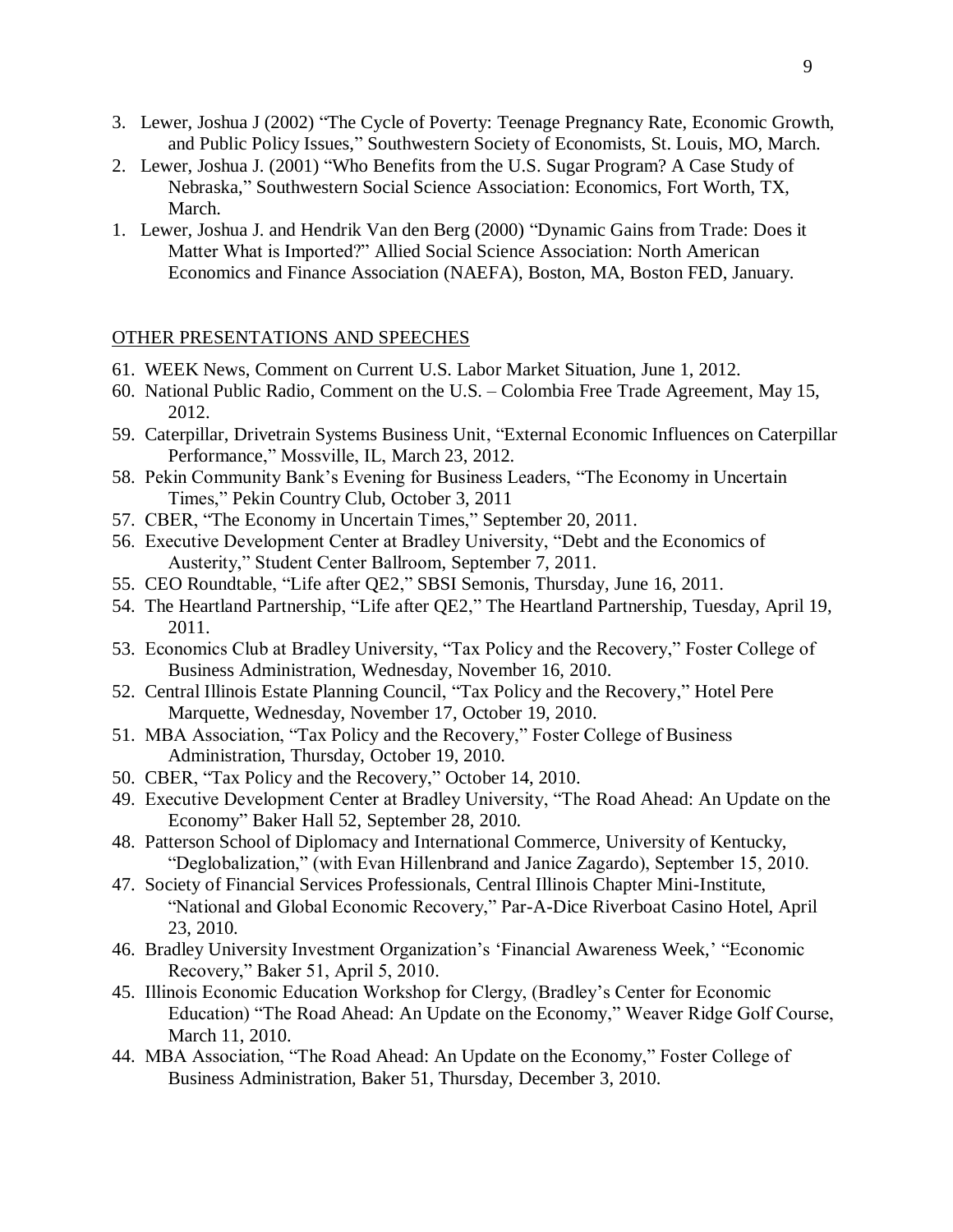- 43. CEO Roundtable/Heartland Partnership, "The Road Ahead: An Update on the Economy," Heartland Partnership, November 19, 2009.
- 42. Heartland Partnership Podcast/Vast, "Consumer Confidence" November 12, 2009. Web-Site: [\(http://heartlandpartnership.org/content/consumer-confidence-1\)](http://heartlandpartnership.org/content/consumer-confidence-1).
- 41. Heartland Partnership Podcast/Vast, "Inflation" November 12, 2009. Web-Site: [\(http://heartlandpartnership.org/content/inflation-0\)](http://heartlandpartnership.org/content/inflation-0).
- 40. Channel 19 (HOI News), "The Great Recession & Economic Recovery," October 29, 2009.
- 39. WCBU 89.9FM, "The Great Recession & Economic Recovery," October 29, 2009.
- 38. Executive Development Center at Bradley University, "The Great Recession & Economic Recovery" Michel Student Center Ballroom, October 29, 2009.
- 37. Caterpillar, Machines Business Division, "Economic Recovery: A CAT Perspective," Division Teleconference, October 27, 2009.
- 36. WMBD, The Greg and Dan Show "The Great Recession and Economic Recovery," Tuesday, October 21, 2009. Web-site: [\(http://jmpradio.com/pods/gd/Podcast1019/POD\\_3\\_102109.mp3\)](http://jmpradio.com/pods/gd/Podcast1019/POD_3_102109.mp3).
- 35. Heartland Partnership Podcast/Vast, "When Will We See Job Growth?" October 20, 2009. Web-Site: [\(http://heartlandpartnership.org/content/when-will-we-see-job-growth\)](http://heartlandpartnership.org/content/when-will-we-see-job-growth).
- 34. Heartland Partnership Podcast/Vast, "The Economic Recovery," October 20, 2009. Web-Site [\(http://heartlandpartnership.org/content/are-we-recovery\)](http://heartlandpartnership.org/content/are-we-recovery).
- 33. CBER, "An Update on the Economy," September 9, 2009.
- 32. Caterpillar, T&SD (Technology Division), "The Great Recession: A CAT Perspective," Mossville, IL, June 17, 2009.
- 31. Heartland Partnership Podcast/Vast, "An Update on the National Economic Picture," June 10, 2009. Web-Site: [\(http://www.edc.centralillinois.org/news/economic-climate-where](http://www.edc.centralillinois.org/news/economic-climate-where-do-we-stand-now)[do-we-stand-now\)](http://www.edc.centralillinois.org/news/economic-climate-where-do-we-stand-now), [\(www.peoriachamber.org/goto/EconClimate09StatusUpdate\)](http://www.peoriachamber.org/goto/EconClimate09StatusUpdate), and [\(http://www.youtube.com/watch?v=oX4AnHzZFiw\)](http://www.youtube.com/watch?v=oX4AnHzZFiw).
- 30. Illinois CPA Society, "National Economic Environment," Best Western Ashland House Morton, May 27, 2009.
- 29. Executive Development Center at Bradley University, "The Great Recession" Michel Student Center Ballroom, May 12, 2009. Web-site: [\(http://www.pjstar.com/homepage/x1393572960/Recession-ending-later-this-year-BU](http://www.pjstar.com/homepage/x1393572960/Recession-ending-later-this-year-BU-professors-say)[professors-say\)](http://www.pjstar.com/homepage/x1393572960/Recession-ending-later-this-year-BU-professors-say).
- 28. Illinois Cooperative Education and Internship Association (ICEIA), "The Great Recession," Micheal Student Center Ballroom, April 30, 2009.
- 27. Experience Bradley, "Business in the Great Recession," Bradley University, April 17, 2009.
- 26. Experience Bradley, "Business in the Great Recession," Bradley University, April 3, 2009.
- 25. Experience Bradley, "Business in the Great Recession," Bradley University, March 27, 2009.
- 24. Illinois Economic Education Workshop for Clergy, (Bradley's Center for Economic Education) "The Great Recession," Weaver Ridge Golf Course, March 26, 2009.
- 23. MBA Association, "The Great Recession," Foster College of Business Administration, Baker 51, Wednesday, March 4, 2009.
- 22. Merrill Lynch, "The Great Recession," Mitchell-Miller Group, Mount Hawley Country Club, Thursday, February 19, 2009.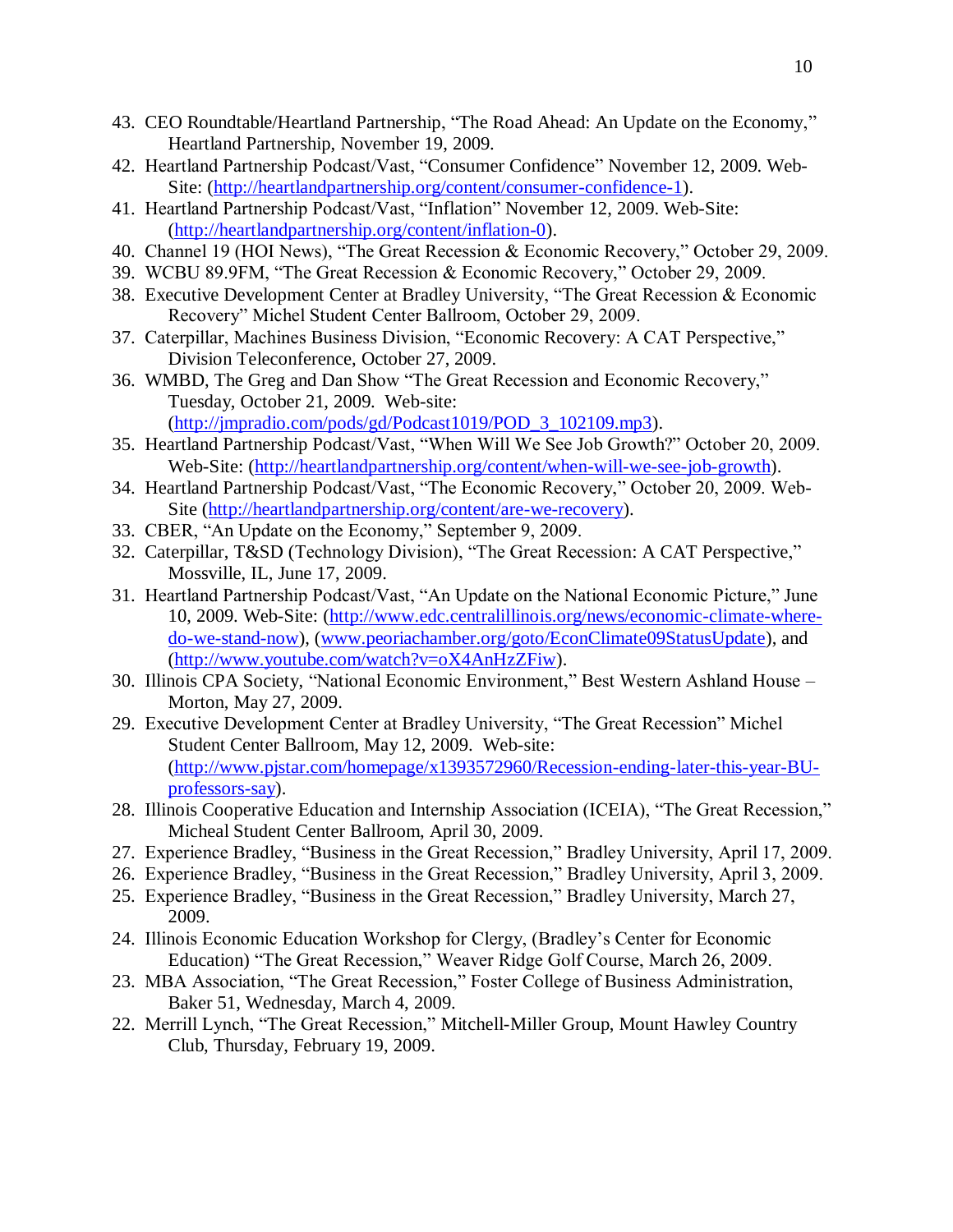- 21. WMBD, The Greg and Dan Show "The Economic Impact of Building the Block," Tuesday, February 17, 2009. Web-site: [\(http://1470wmbd.com/Greg-And-Dan-Audio-](http://1470wmbd.com/Greg-And-Dan-Audio-Archives/395361)[Archives/395361\)](http://1470wmbd.com/Greg-And-Dan-Audio-Archives/395361).
- 20. Sustainable Business Superiority, "The Great Recession," (Robert C. Scott and Richard T. Gretz presented materials) Tekes: The Finnish Funding Agency for Technology and Innovation, Finlandia house, Mannerheimintie 13, Helsinki Finland, Thursday, February 12, 2009.
- 19. Executive Development Center, "The Great Recession with Audio," Foster College of Business Administration's Executive Development Web-site: [\(http://www.bradley.edu/fcba/edc/index.shtml\)](http://www.bradley.edu/fcba/edc/index.shtml), February, 5 2009. [\(http://campaign.constantcontact.com/render?v=0010eqyr2Z4Ftg2VxNszFEf2j9NbJuZiju](http://campaign.constantcontact.com/render?v=0010eqyr2Z4Ftg2VxNszFEf2j9NbJuZijuwS_u5O_qlS9yujQB8a80KopTfbCt4GGcxqgFR-qIBcc7g7twsiNT9110ClRiSZCW6DT0HLwDB8KI%3D) [wS\\_u5O\\_qlS9yujQB8a80KopTfbCt4GGcxqgFR](http://campaign.constantcontact.com/render?v=0010eqyr2Z4Ftg2VxNszFEf2j9NbJuZijuwS_u5O_qlS9yujQB8a80KopTfbCt4GGcxqgFR-qIBcc7g7twsiNT9110ClRiSZCW6DT0HLwDB8KI%3D)[qIBcc7g7twsiNT9110ClRiSZCW6DT0HLwDB8KI%3D\)](http://campaign.constantcontact.com/render?v=0010eqyr2Z4Ftg2VxNszFEf2j9NbJuZijuwS_u5O_qlS9yujQB8a80KopTfbCt4GGcxqgFR-qIBcc7g7twsiNT9110ClRiSZCW6DT0HLwDB8KI%3D), June 18, 2009.
- 18. CEO Roundtable, "The Economic Impact of Building the Block," Heartland Partnership, February, 5 2009.
- 17. Beta Alpha Psi Accounting Society, "The Great Recession," Foster College of Business Administration, February 5, 2009.
- 16. "The Economic Impact of Building the Block," AFL-CIO Labor Temple, Peoria, February 4, 2009. Most local TV and radio news channels covered the event.
- 15. Channel 19 (HOI News), "Update on the Economy" January 30, 2009, 5:00, 6:00 and 10:00pm.
- 14. WGLT Radio (89.1AM Bloomington/Normal and 103.5FM Peoria), "An Update on the Economy and Retail Sector," interviewed by Jim Brown, January 14, 2009.
- 13. Heartland Partnership Podcast/Vast, "National Economy, Retail, and the Financial Sector: Update," December 17, 2008.
- 12. Peoria Chamber of Commerce, "Peoria and the Financial Crisis of 2008 (with Bob Scott)," December 10, 2008.
- 11. Channel 25 (NBC WEEK News), "The Financial Crisis of 2008" December 8, 2008, 10:00pm.
- 10. Robert T. Stevenson/National City Bank Lecture Series, "The Financial Crisis of 2008" (with Bob Scott), Bradley University Student Center Ballroom, December 8, 2008. Podcast online at: [\(http://www.peoriachamber.org/goto/EconomicClimate09\)](https://pobox.bradley.edu/exchweb/bin/redir.asp?URL=http://www.peoriachamber.org/goto/EconomicClimate09).
- 9. Channel 25 (NBC WEEK News), "The Local Economy and the Importance of the Stevenson/National City Bank Lecture," December 5, 2008, 10:00pm.
- 8. Illinois Wesleyan University, "The Financial Crisis of 2008," November 12, 2008.
- 7. Peoria Metro New Car Dealers Association Credit Awareness Meeting (Heartland Partnership), "Peoria and the Financial Crisis of 2008," November 12, 2008.
- 6. Peoria Economic Development Council, "Peoria and The Financial Crisis of 2008" (with Bob Scott), November 12, 2008.
- 5. Heartland Partnership Group, "The Financial Crisis of 2008," October 17, 2008.
- 4. CBER, "The U.S. Financial Situation and the Bailout: How Concerned Should We Be?" (with Bradley's Economics Department), October 9, 2008.
- 3. CBER, "R&D, Risk, and Subsidies," (with Richard T. Gretz and Robert C. Scott), March 11, 2008.
- 2. CBER, "The Effects of Religious Adherence and Intensity on Illegal Media File Sharing," (with R. Nicholas Gerlich and Doyle Lucas), February 6, 2008.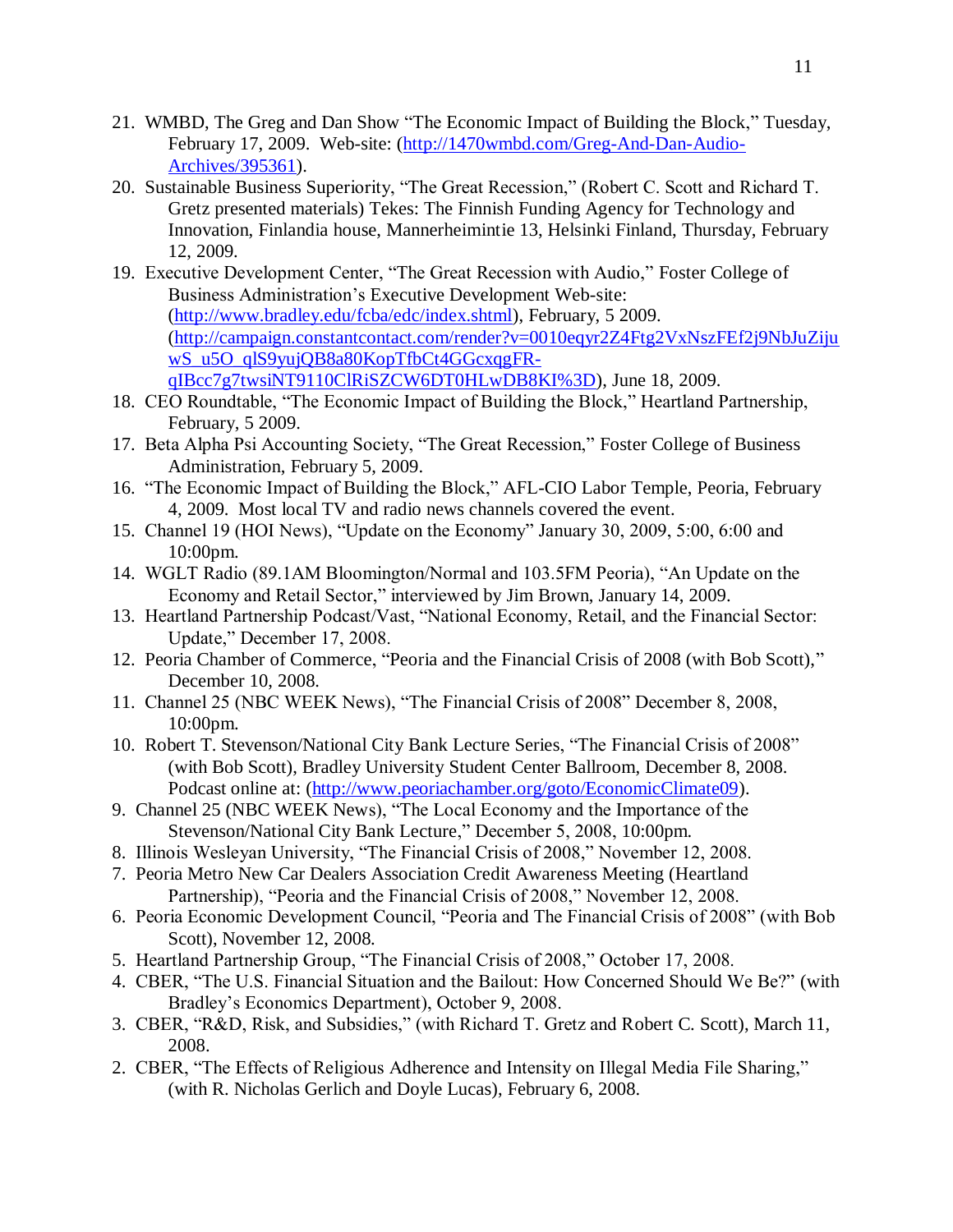1. CBER, "Immigration Gravitas: Explaining European Immigration Patterns with the Gravity Model" (with Richard T. Gretz), November 15, 2007.

# RESEARCH IN PROGRESS

- 9. Lewer, Joshua J. and Hendrik Van den Berg *Immigration and Economic Growth*, manuscript in development.
- 8. Lewer, Joshua J. and Richard T. Gretz "Can Gravity Explain Immigration Patterns to Europe? Some Empirical Evidence," currently under review at *Empirica*.
- 7. Weinstein, Bob, Lewer, Joshua J. and Van Gray "Implications of the Theory of Constraints for Macroeconomic Policy Effectiveness."
- 6. Pacheco, Gail, Lewer, Joshua J. and Stephanié Rossouw "Immigration Patterns and Non-Economic Quality of Life Comparisons in the United States."
- 5. Weinstein, Bob, Lewer, Joshua J. and Van Gray "A Historical Review of U.S. Immigration Policy: A Theory of Constraints Approach."
- 4. Lewer, Joshua J. "The Impact of Immigration in the Midwest: The Case of Cass County, Illinois.
- 3. Lewer, Joshua J. "The Impact of Immigration on Communities in the Rural Texas Panhandle"
- 2. Lewer, Joshua J. and Richard T. Gretz "Migration Effects in the Virtual World: Second Life"
- 1. Lewer, Joshua J. "The Channels Through which Immigration Effects Growth"

# RESEARCH GRANTS

- 8. "Online Course Development Grant," Bradley University, summer 2009.
- 7. "Illinois River Sewer Runoff: CSO Compliance," (with Robert C. Scott and Kevin O'Brien), spring 2009.
- 6. "Market Potential: Municipal Solid Waste Solutions," (with Robert C. Scott, Janice Zigardo, and Richard T. Gretz), spring 2008.
- 5. "The Economic and Social Effects of Religion," West Texas A&M University, Research Enhancement Grant, 2005.
- 4. "The Impact of Immigration on Communities in the Texas Panhandle," Killgore Research Grant, 2004.
- 3. "Online Course Development Grant," West Texas A&M University, 2004.
- 2. "Cancer Care and Cost Benefit Issues: A Case Study of Urban and Rural Communities in the Texas Panhandle," (with Paula Toland), Killgore Research Grant, 2001.
- 1. "West Texas A&M University Faculty Development Grant," 2001.

# PROFESSIONAL SERVICE

Editorial Boards:

Editorial Advisory Board: *Global Economy Journal*, 2007 – present Assistant Editor: *The Journal of Economics*, 2007 – present Editorial Board: *Southwestern Economic Review*, 2012-present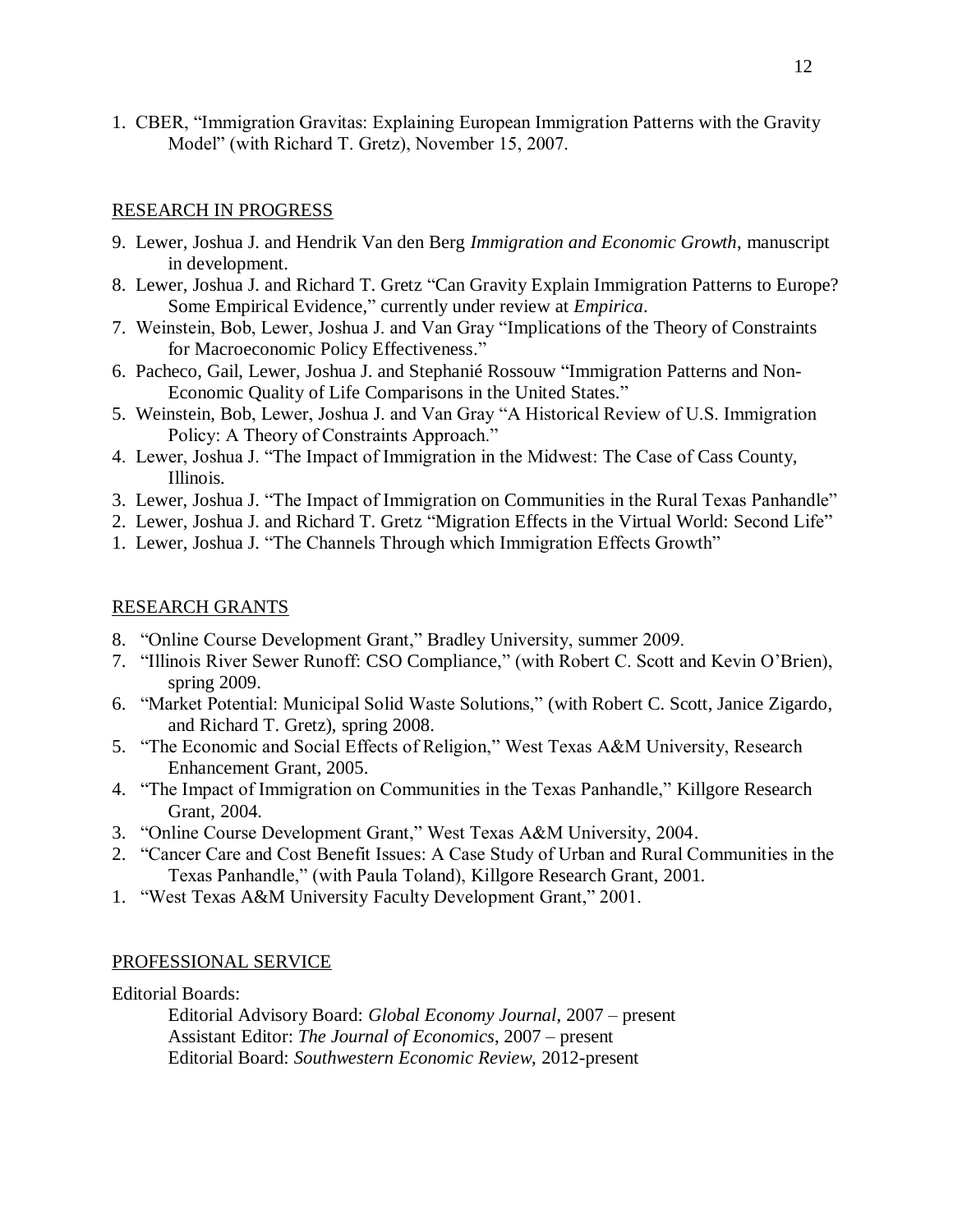#### Referee:

*The American Journal of Economics and Sociology, Asian-Pacific Development Journal*, *Empirica*, *Global Economy Journal, International Review of Applied Economics, International Review of Economics and Finance*, *The International Trade Journal, Journal of Economic Surveys*, *Journal of African Economies, The Journal of Economics, The Journal of Population Economics, Midwestern Business and Economic Review*, *Review of International* Economics, *Review of World Economics*, *Southwestern Economic Review*, *Southwestern Journal of Economics*, *World Development*

## Book Reviews:

Barro, Robert (2007) *Macroeconomics: A Modern Approach*, Thompson/South-Western. Holcombe, Randall (2005) *Public Finance: A Public Choice Approach*, Prentice Hall. Boyes, William and Michael Melvin (2004) *Economics*, Sixth Edition, Houghton-Mifflin. Frank, Robert and Benjamin S. Bernanke (2003) *Principles of Macroeconomics*, Second Edition, McGraw-Hill/Irwin.

Van den Berg, Hendrik (2003) *International Economics*, McGraw-Hill/Irwin. Van den Berg, Hendrik (2001) *Economic Growth and Development*, McGraw- Hill/Irwin.

#### Session Chair:

Various meetings, 2001 - present

## Session Discussant:

Various meetings, 2000 - present

## **HONORS**

Who's Who in America, 2010.

McGraw-Hill/Irwin Distinguished Paper Award, Southwestern Society of Economists, 2009. Bradley University, First Year Faculty Award, 2008. Bradley University, Parents Association Award of Excellence, 2008. Who's Who Among American Teachers and Educators, 2007 and 2008. West Texas A&M University, Provost Appreciation Award, 2006. West Texas A&M University, Student-Athlete Advisory Board Faculty Recognition, 2003, 2006. West Texas A&M University, Research Excellence Award, 2005. Allied Academies, Outstanding Paper in Economics, "The Impact of Dominant Religion on International Trade," 2004. West Texas A&M University, Honors Faculty Member, 2002-2007. University of Nebraska, Department of Economics, Bingham Fellowship, 1999. University of Nebraska, Department of Economics, Excellence in Teaching by a Graduate Student, 1998, 1999.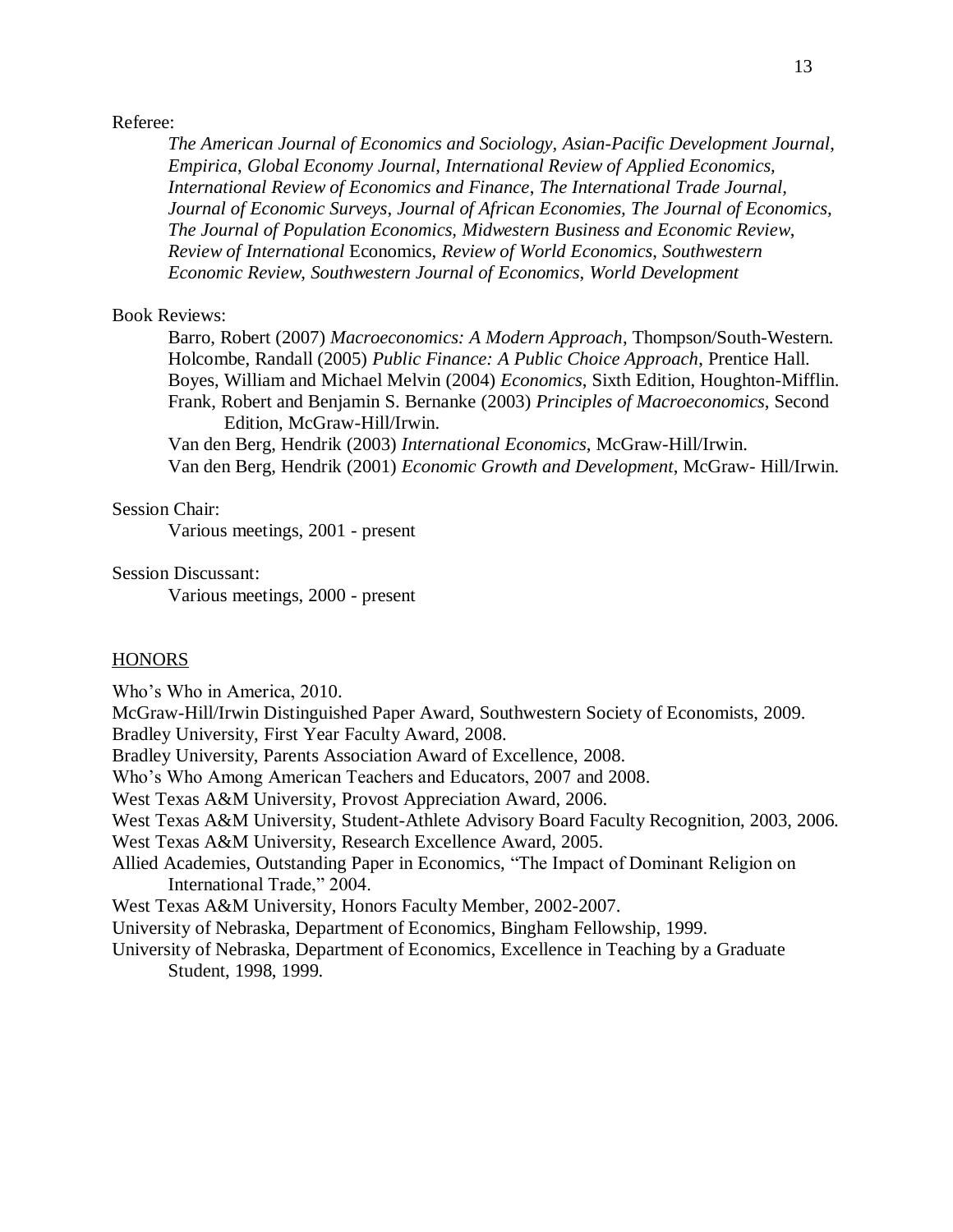#### TEACHING ASSIGNMENTS

Undergraduate and Graduate Courses:

ECO 221: Principles of Microeconomics ECO 222: Principles of Macroeconomics ECO 333: Intermediate Macroeconomic Theory ECO 400: Economics Colloquium for Seniors ECO 608: U.S. Business Cycles in the International Economy

Executive Development Courses:

Teresa S. Falcon Executive MBA BUS 625: External Economic Environment BUS 645: Acquiring Capital BUS 647: Global Environment and Issues

Powering Up (Caterpillar Inc.) Macroeconomic Analysis Economic Growth and the Global Environment

Non-Credit Courses: Osher Lifelong Learning Institute

Globalization and the New Economy" Spring 2010, 2011

#### UNIVERSITY SERVICE

University:

University Senate University Arbitration Board Student Expo Steering Committee Admissions, Freshman Orientation OTEFD, Mentorship Director, New Faculty Mentorship Committee OTEFD, Innovative Teaching Panel, (TEC) Grant review panel

Foster College of Business Administration:

EMBA Implementation Committee, Fall 2011 to present. Powering Up Implementation Committee, Fall 2011 to present Committee to Evaluate Dean Rob Baer, Fall 2010 to Spring 2011. FCBA Student Recruitment, Student Center Ballroom, November 8, 2010. Assurance of Learning (AOL) Committee, Fall 2010 to Summer 2011. Management for the  $21<sup>st</sup>$  Century Global Implementation Committee, Fall 2010 to 2011. Undergraduate Curriculum Committee, Fall 2009 to present. AACSB Assurance of Learning Evaluator, May 2008.

Department of Economics:

Economic Fair Judge, Center for Economic Education, Washington School for the Gifted, 2010-2012.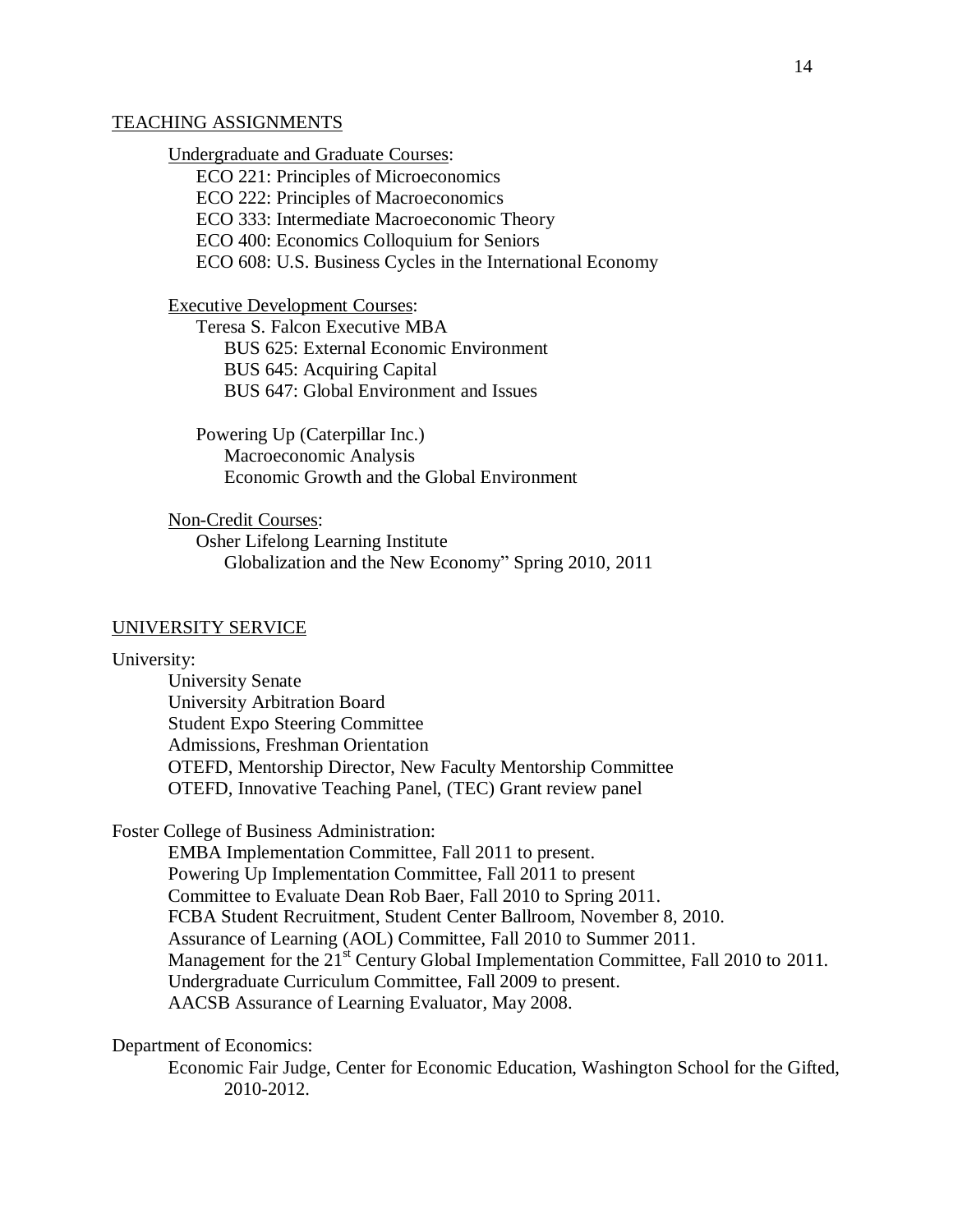Illinois Economics Education, Poster contest co-coordinator, September 2010 to present. Illinois Economics Education, Poster contest judge, January 21, 2008-present. 10th Annual Major & Minors Fair, Department Representative, Michel Student Center ballroom, October 20, 2008. Robin C. Linstromberg Award Judge, April 2008.

## Community:

Heartland Partnership, Economic Consultant, Fall 2008 to present South Side Mission, Jobs Partnership Program, Instructor, Fall 2008 to present. Washington School for the Gifted, "Peoria Issues Project," May 18, 2009. Redeemer Lutheran Church, Elder and Sunday School Teacher. Build the Block: Peoria Riverfront Museum, Economic Impact Committee, October 2008 to April 2009.

#### PROFESSIONAL ASSOCIATIONS

American Economic Association Association of Christian Economists European Association of Labor Economists International Trade and Finance Association Missouri Valley Economics Association *Omicron Delta Epsilon* Economic Honor Society Southwestern Society of Economists Western Economic Association International